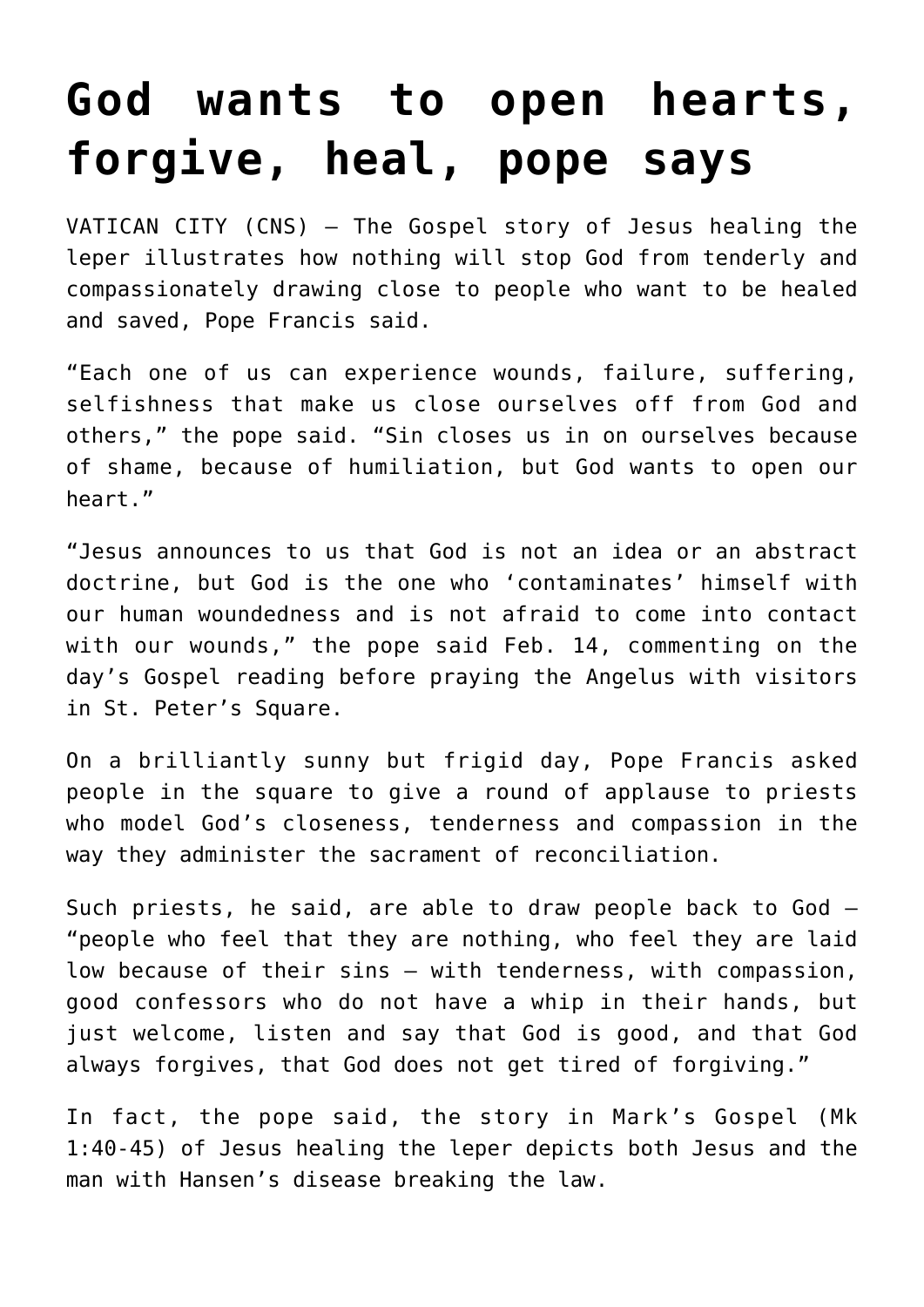"Lepers were considered impure and, according to the prescriptions of the law, they had to remain outside of inhabited centers," the pope said. "They were excluded from every human, social and religious relationship" and were banned from the synagogue.

But, he said, Jesus allows the man to approach and "is moved even to the point of extending his hand and touching him. This was unthinkable at that time."

"This is how he fulfills the good news he proclaims: God draws near to our lives, he is moved to compassion because of the fate of wounded humanity and comes to break down every barrier that prevents us from being in relationship with him, with others and with ourselves," the pope said.

Jesus did not stop at saying something to the man, but he touched him, the pope noted. "To touch with love means to establish a relationship, to enter into communion, to become involved in the life of another person even to the point of sharing their wounds."

"With that gesture," he said, "Jesus reveals that God, who is not indifferent, does not keep himself at a 'safe distance.' Rather, he draws near out of compassion and touches our life to heal it with tenderness. It is God's style: nearness, compassion and tenderness."

After reciting the Angelus prayer, Pope Francis noted it was Valentine's Day and offered his prayers and blessings for couples in love, especially engaged couples.

He also used the occasion to publicly praise the government of Colombia for granting temporary protection status to Venezuelan migrants who have fled the chaos and extreme poverty in their country.

Colombia, he said, is "welcoming, protecting and integrating" the Venezuelan migrants. "It is not a super wealthy, developed